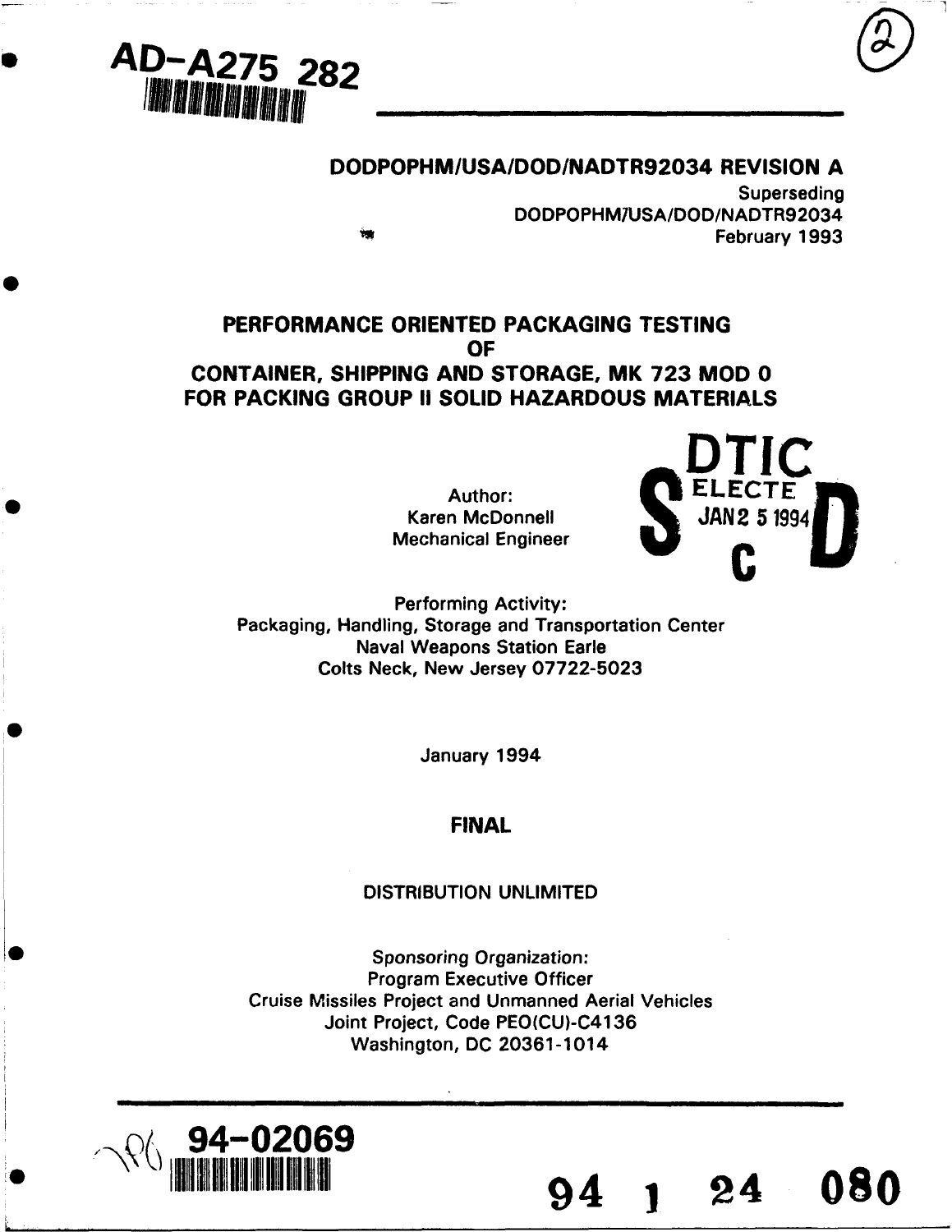# REPORT DOCUMENTATION PAGE Form Approved

# **<sup>I</sup>**OMB No 0704-0188

Public reporting burden of this collection of information is estimated to average 1 hour per response, including the time for reviewing instructions, searching existing data sources, gathering and maintaining the data needed, and completing and reviewing the collection of information. Send comments regarding this burden estimate or any other aspect of this collection of information, including suggestions for reducing this burden, to Washington Headquarters Services. Directorate for Information Operations and Reports. 1215 Jefferson Davis Highway, Suite 1204, Arlington, VA 22202-4302. and to the Office of Management and Budget. Paperwork Reduction Project (0704-0188), Washington, DC 20503.

| 22202-4302, and to the Office of Management and Budget, Paperwork Reduction Project (0704-0188), Washington, DC 20503.                                                                                                                                                                                                                                                                                                                                                                                                                                                                                                                                                                                                                     |                                                      |                                                                 |                               |  |  |
|--------------------------------------------------------------------------------------------------------------------------------------------------------------------------------------------------------------------------------------------------------------------------------------------------------------------------------------------------------------------------------------------------------------------------------------------------------------------------------------------------------------------------------------------------------------------------------------------------------------------------------------------------------------------------------------------------------------------------------------------|------------------------------------------------------|-----------------------------------------------------------------|-------------------------------|--|--|
| 1. AGENCY USE ONLY (Leave blank)                                                                                                                                                                                                                                                                                                                                                                                                                                                                                                                                                                                                                                                                                                           | 2. REPORT DATE                                       | <b>3. REPORT TYPE AND DATES COVERED</b>                         |                               |  |  |
|                                                                                                                                                                                                                                                                                                                                                                                                                                                                                                                                                                                                                                                                                                                                            | 01/94                                                | POP Test (12/92)                                                |                               |  |  |
| <b>4. TITLE AND SUBTITLE</b>                                                                                                                                                                                                                                                                                                                                                                                                                                                                                                                                                                                                                                                                                                               |                                                      | <b>5. FUNDING NUMBERS</b>                                       |                               |  |  |
| Performance Oriented Packaging Testing of Container,<br>Shipping and Storage, Mk 723 Mod 0 for Packing Group II<br><b>Solid Hazardous Materials</b>                                                                                                                                                                                                                                                                                                                                                                                                                                                                                                                                                                                        |                                                      |                                                                 |                               |  |  |
| 6. AUTHOR(S)                                                                                                                                                                                                                                                                                                                                                                                                                                                                                                                                                                                                                                                                                                                               |                                                      |                                                                 |                               |  |  |
| Karen McDonnell                                                                                                                                                                                                                                                                                                                                                                                                                                                                                                                                                                                                                                                                                                                            |                                                      |                                                                 |                               |  |  |
| 7. PERFORMING ORGANIZATION NAME(S) AND ADDRESS(ES)                                                                                                                                                                                                                                                                                                                                                                                                                                                                                                                                                                                                                                                                                         |                                                      | 8. PERFORMING ORGANIZATION<br><b>REPORT NUMBER</b>              |                               |  |  |
| Packaging, Handling, Storage and<br><b>Transportation Center</b><br><b>Naval Weapons Station Earle</b><br>Colts Neck, NJ 07722-5023                                                                                                                                                                                                                                                                                                                                                                                                                                                                                                                                                                                                        |                                                      | DODPOPHM/USA/DOD/NADTR92034<br><b>REVISION A</b>                |                               |  |  |
| 9. SPONSORING/MONITORING AGENCY NAME(S) AND ADDRESS(ES)                                                                                                                                                                                                                                                                                                                                                                                                                                                                                                                                                                                                                                                                                    |                                                      | <b>10. SPONSORING/MONITORING</b><br><b>AGENCY REPORT NUMBER</b> |                               |  |  |
| <b>Program Executive Officer</b><br><b>Cruise Missiles Project and Unmanned Aerial Vehicles</b><br>Joint Project, Code PEO(CU)-C4136<br>Washington, DC 20361-1014                                                                                                                                                                                                                                                                                                                                                                                                                                                                                                                                                                          |                                                      | Same as above                                                   |                               |  |  |
| <b>11. SUPPLEMENTARY NOTES</b>                                                                                                                                                                                                                                                                                                                                                                                                                                                                                                                                                                                                                                                                                                             |                                                      |                                                                 |                               |  |  |
| N/A                                                                                                                                                                                                                                                                                                                                                                                                                                                                                                                                                                                                                                                                                                                                        |                                                      |                                                                 |                               |  |  |
| 12a. DISTRIBUTION/AVAILABILITY STATEMENT                                                                                                                                                                                                                                                                                                                                                                                                                                                                                                                                                                                                                                                                                                   |                                                      | <b>12b. DISTRIBUTION CODE</b>                                   |                               |  |  |
| 13. ABSTRACT (Maximum 200 words)                                                                                                                                                                                                                                                                                                                                                                                                                                                                                                                                                                                                                                                                                                           |                                                      |                                                                 |                               |  |  |
| This Performance Oriented Packaging (POP) test was conducted to ascertain whether the Mk 723 Mod 0 Shipping<br>and Storage Container (Drawing #JCM-14219) meets the Packing Group II requirements specified by the Code of<br>Federal Regulations, Title 49 CFR, Parts 106 through 178, dated 1 October 1992. The packaged commodity used<br>for the test was an inert gas generator weighing 91 kg (200 pounds). This represents the current<br>maximum commodity weight. To compensate for future growth variations in commodity and/or packaging, 19 kg<br>(41 pounds) were added. Gross weight of the loaded container was 164 kg (362 pounds). The test results<br>indicate that the container has conformed to the POP requirements. |                                                      |                                                                 |                               |  |  |
| <b>14. SUBJECT TERMS</b>                                                                                                                                                                                                                                                                                                                                                                                                                                                                                                                                                                                                                                                                                                                   |                                                      | <b>15. NUMBER OF PAGES</b><br>6                                 |                               |  |  |
| POP Test of Mk 723 Mod 0 Shipping and Storage<br>Container                                                                                                                                                                                                                                                                                                                                                                                                                                                                                                                                                                                                                                                                                 |                                                      | 16. PRICE CODE                                                  |                               |  |  |
| 17. SECURITY CLASSIFICATION OF<br><b>REPORT</b>                                                                                                                                                                                                                                                                                                                                                                                                                                                                                                                                                                                                                                                                                            | <b>18. SECURITY CLASSIFICA-</b><br>TION OF THIS PAGE | <b>19. SECURITY CLASSIFICA-</b><br><b>TION OF ABSTRACT</b>      | 20. LIMITATION<br>OF ABSTRACT |  |  |

UNCLASSIFIED UNCLASSIFIED UNCLASSIFIED UL

n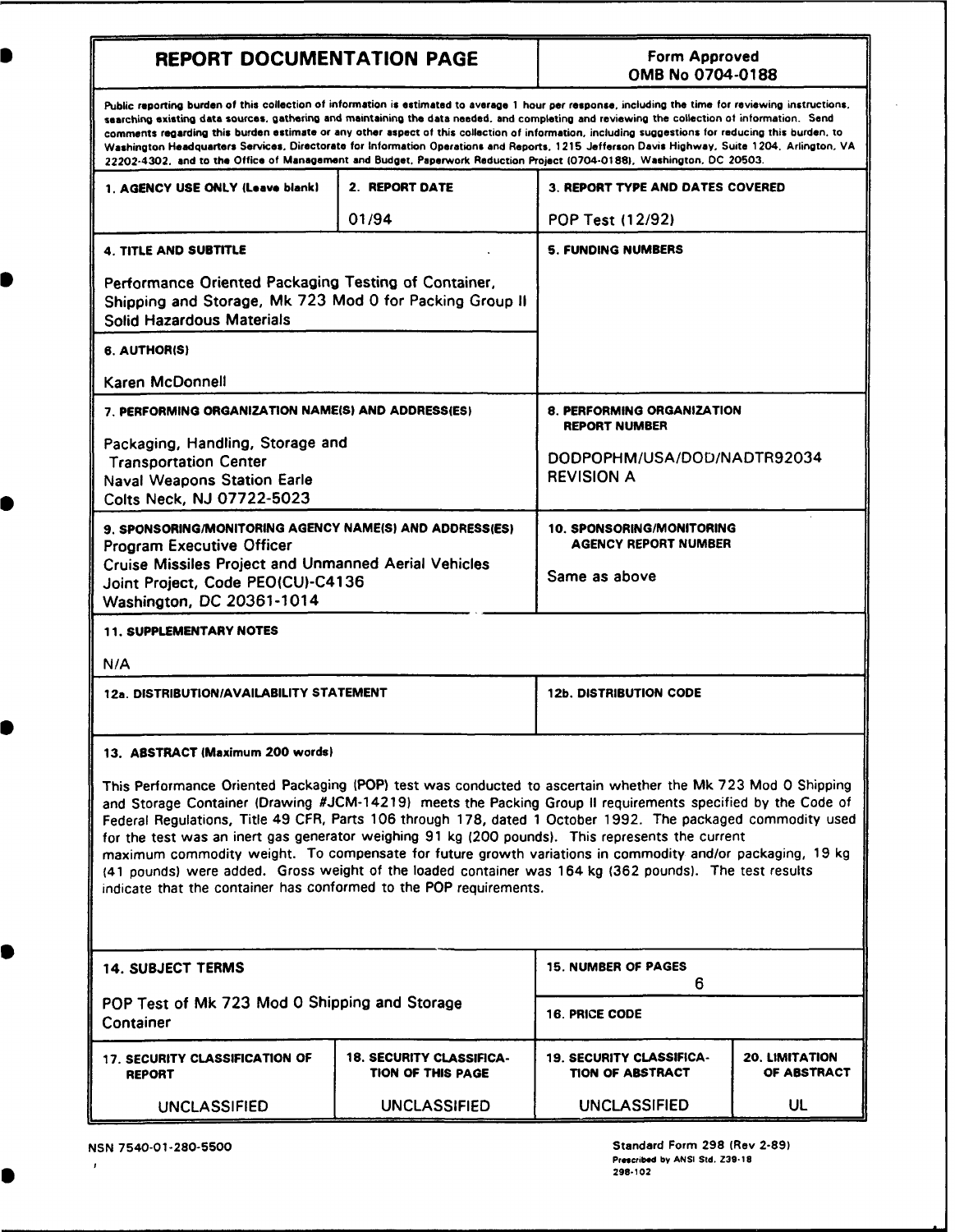*DODPOPHM/USA/DOD/NAD TR92034 REVISION A*

#### **INTRODUCTION**

This Performance Oriented Packaging (POP) test was performed to ascertain whether the Mk 723 Mod 0 Shipping and Storage Container (Drawing #JCM-14219) meets the Packing Group II requirements specified by the Code of Federal Regulations, Title 49 CFR, Parts **106** through **178,** dated 1 October 1992. The packaged commodity used for the test was an inert gas generator weighing 91 kg (200 pounds). This represents the current maximum commodity weight. To compensate for future growth variations in commodity and/or packaging, 19 kg (41 pounds) were added. Gross weight of the loaded container was 164 kg (362 pounds).

Due to un<sup>-</sup>vailability only one container was used for testing. This is less than the number required by the regulations. Approval for this deviation has been granted by the Under Secretary of Defense, Memorandum for the Joint Logistics Commanders dated 22 February 1990.

#### **TESTS** PERFORMED

#### **1.** Base Level Vibration Test

This test was performed in accordance with Title 49 CFR Part 178.608. The container was placed on a repetitive shock platform which has a vertical linear motion of 1-inch double amplitude. Movement of the container was restricted during vibration in all but the vertical direction. The frequency of the platform was increased until the container left the platform  $1/16$  of an inch at some instant during each cycle. Test time was 1 hour.

#### 2. Stacking Test

This test was performed in accordance with Title 49 CFR Part 178.606. The container was subjected to a force applied to its top surface equivalent to the total weight of identical packages stacked to a minimum height of 3 meters (including the test container). A weight of 657 kg (1,448 pounds) was stacked on the test container. The test was performed for 24 hours. The weight was then removed and the container examined.

#### 3. Drop Test

This test was performed in accordance with Title 49 CFR 178.603. Five drops were performed from a height of 1.2 meters (4 feet), impacting the following surfaces:

- a. Flat bottom.
- b. Flat top.
- c. Flat on long side.

 $\mathbf{1}$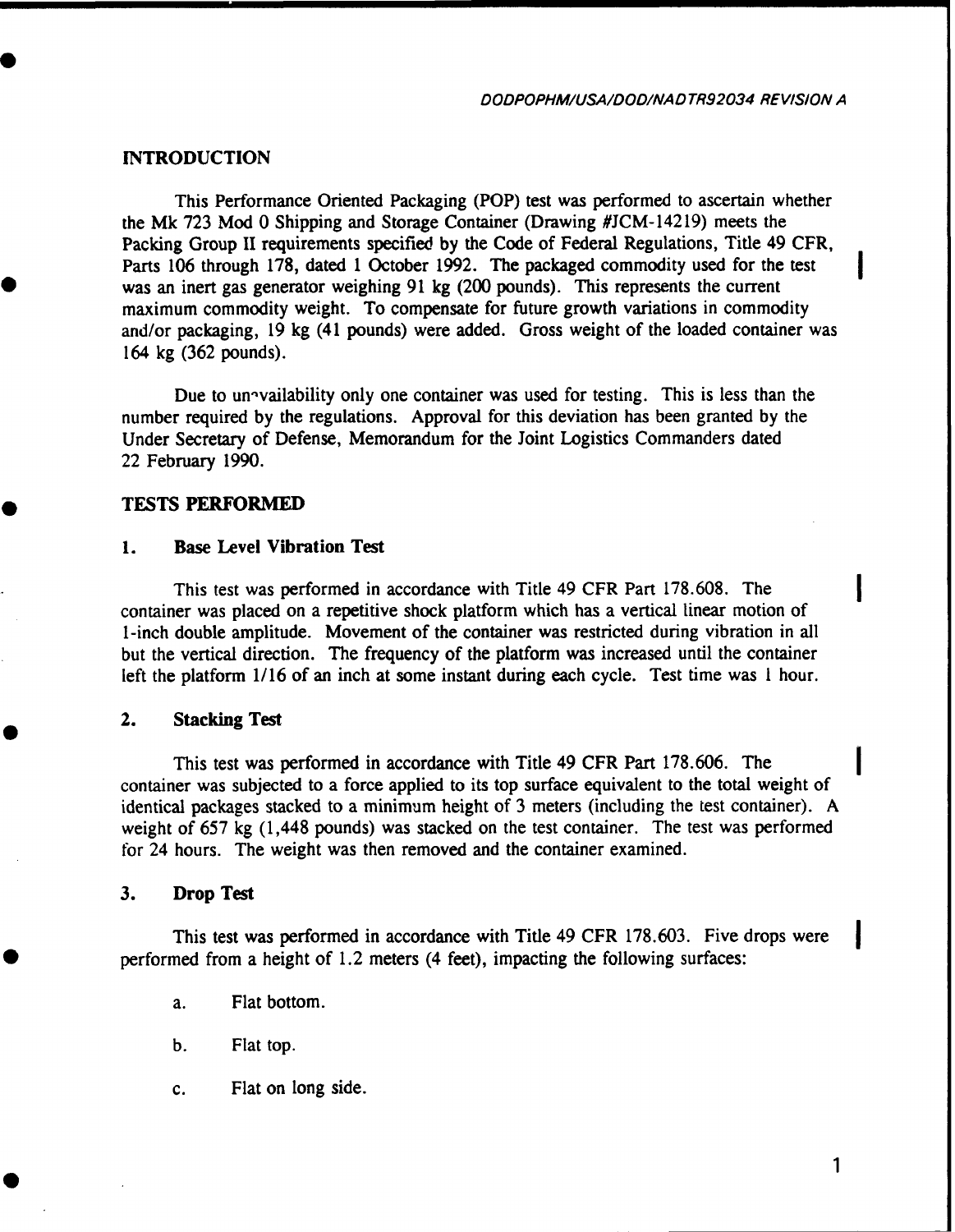- d. Flat on short side.
- e. One comer.

#### **PASS/FAIL**

#### **1.** Base Level Vibration Test

The criteria for passing the base level vibration test is outlined in Title 49 CFR 178.608(c): No test sample should show any deterioration which could adversely affect transportation safety or any distortion liable to reduce packaging strength.

#### 2. Stacking Test

The criteria for passing the stacking test is outlined in Title 49 CFR 178.606(d): No test sample may show any deterioration which could adversely affect transportation safety or any distortion likely to reduce its strength, cause instability in stacks of packages, or cause damage to inner packagings likely to reduce safety in transportation.

#### 3. Drop Test

The criteria for passing the drop test is outlined in Title 49 CFR 178.603(f): A package is considered to successfully pass the drop tests if for each sample tested, no rupture occurs which would permit spillage of loose explosive substances or articles from the outer packaging.

#### **TEST RESULTS**

#### **1.** Base Level Vibration Test

Satisfactory.

#### 2. Stacking Test

Satisfactory.

#### **3.** Drop Test

Satisfactory.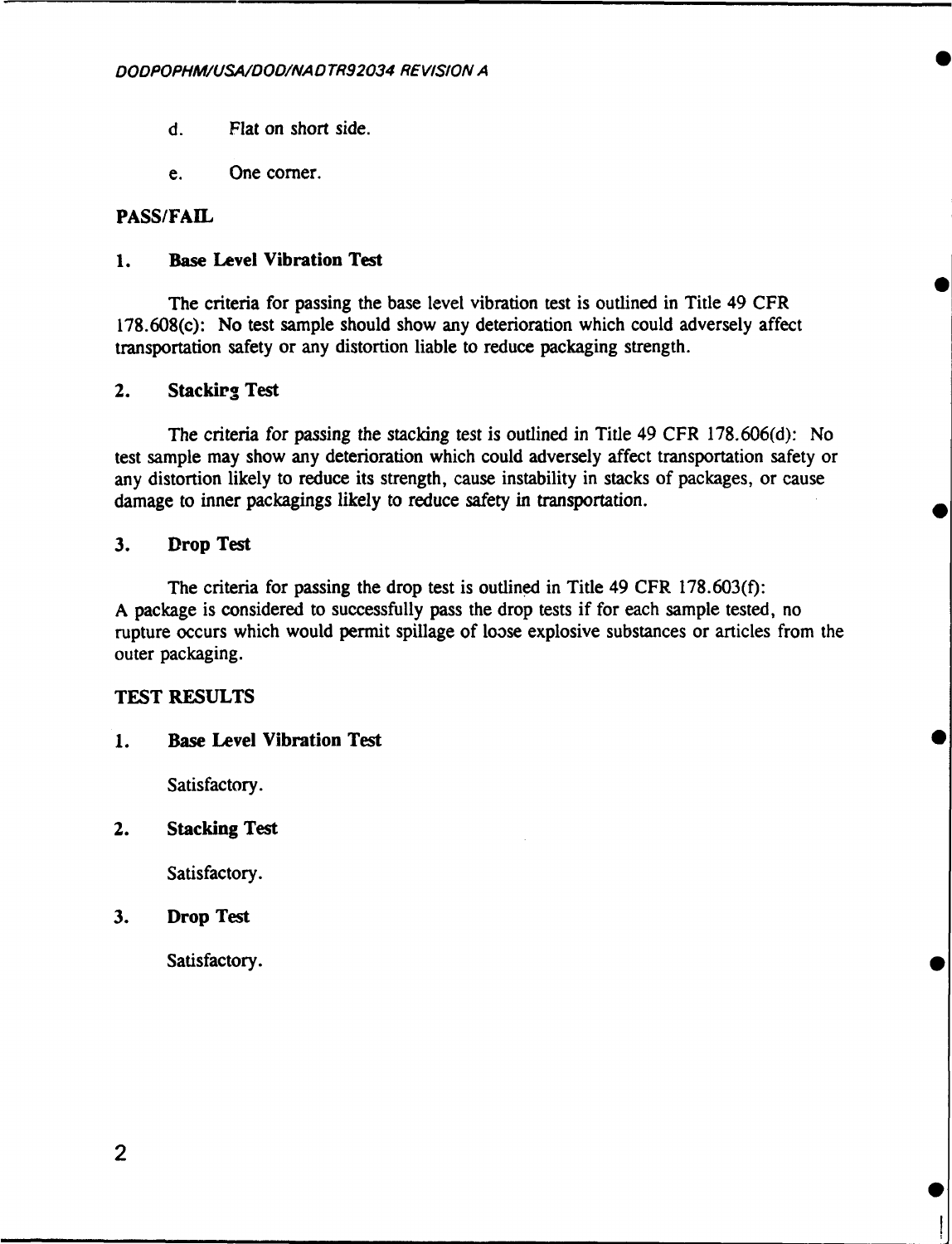#### **DISCUSSION**

#### **1.** Base Level Vibration Test

The input vibration frequency was 3.5 Hz. Immediately after the vibration test was completed, the container was removed from the platform, turned on its side and inspected. No unfavorable distortion or deterioration was observed.

#### 2. Stacking Test

The container was inspected after the 24-hour period was over. No unfavorable distortion or deterioration was observed.

#### 3. Drop Test

After each drop, the container was inspected. The contents were completely retained by the container.

#### REFERENCE MATERIAL

A. Code of Federal Regulations, Title 49 CFR, Parts 106-178.

B. Bureau of Explosives Tariff No. BOE 6000K Hazardous Materials Regulations of the Department of Transportation by Air, Rail, Highway, Water including Specifications for Shipping Containers.

# DISTRIBUTION LIST DTIO QUALITY INSPECTED **5**

Defense Technical Information Center (2 copies) ATTN: DTIC/FDA Bldg. 5, Cameron Station Alexandria, VA 22304-6145

DLA Depot Operations Support Office Bldg. 32F, DGSE ATTN: Tom McElwee Richmond, VA 23297-5000

Commander Naval Surface Warfare Center ATTN: Crane Division (Code 4053) Crane, **IN 47522-5000**

| Accesion For       |                |    |  |  |  |
|--------------------|----------------|----|--|--|--|
|                    | NTIS CRA&I     |    |  |  |  |
| DTIC TAB           |                | Fl |  |  |  |
|                    | Unannounced    | ភ  |  |  |  |
|                    | Justification  |    |  |  |  |
|                    |                |    |  |  |  |
| By                 |                |    |  |  |  |
| Distribution /     |                |    |  |  |  |
| Availability Codes |                |    |  |  |  |
| Dist               | Avail and / or |    |  |  |  |
|                    | Special        |    |  |  |  |
|                    |                |    |  |  |  |
|                    |                |    |  |  |  |
|                    |                |    |  |  |  |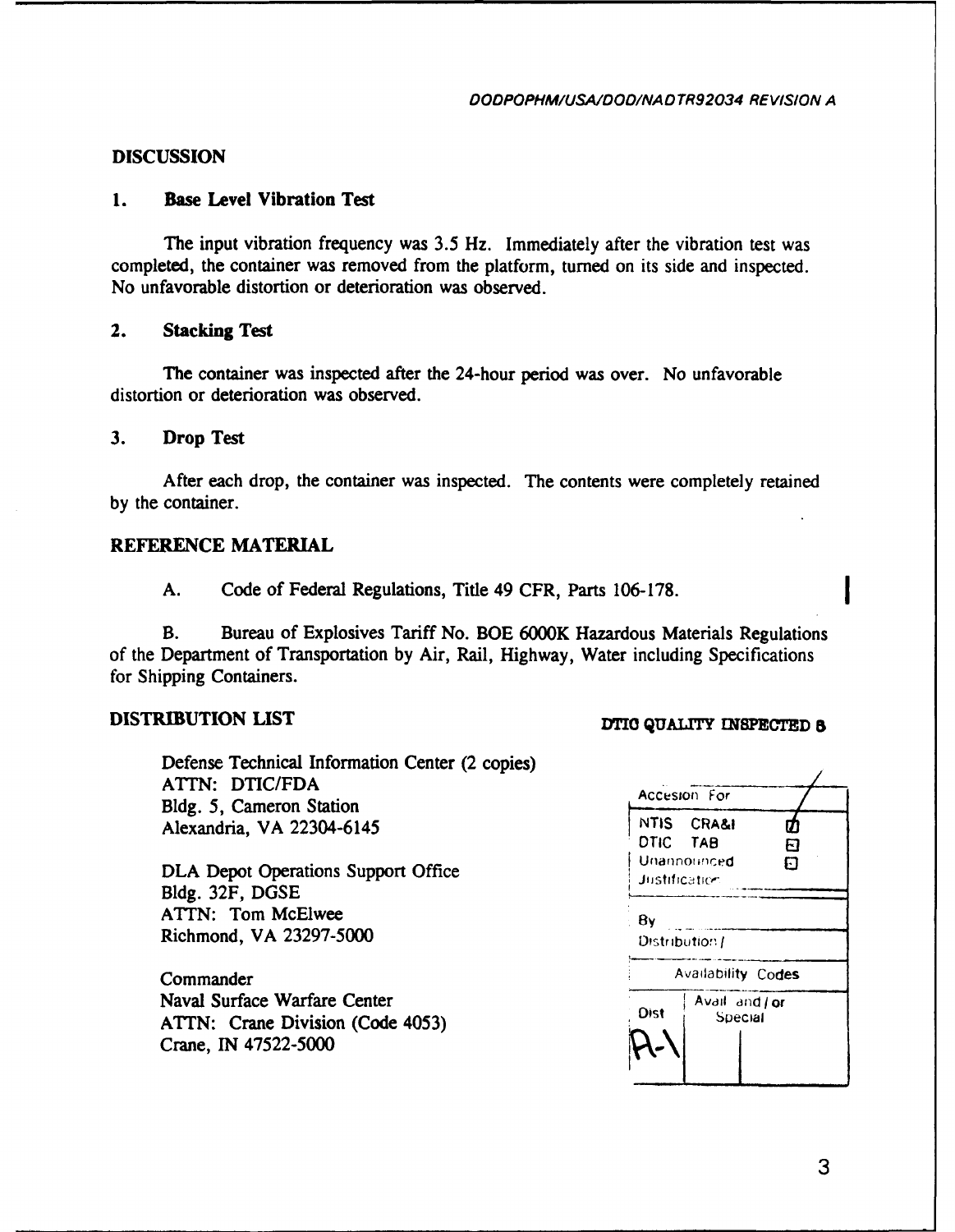## TEST DATA SHEET

| <b>POP MARKING:</b>                                                                                   | UN 4C1/Y164/S/**/USA/DOD/NAD                                    |
|-------------------------------------------------------------------------------------------------------|-----------------------------------------------------------------|
|                                                                                                       | **YEAR LAST PACKED OR MANUFACTURED                              |
|                                                                                                       |                                                                 |
| Nomenclature: Mk 723 Mod 0 Shipping and Storage Container                                             |                                                                 |
| Type: 4C1                                                                                             | NSN:<br>NSN 8140-01-328-4938                                    |
| Drawing Number or P/N:<br>JCM-14219                                                                   | <b>Outer Packaging Material:</b><br><b>Wood Cradle Assembly</b> |
| Dimensions:<br>28-7/8" L x 25-3/8" W x 28-1/2" H                                                      | <b>Gross Weight:</b><br>164 kg (362 pounds)                     |
| Closure (Method/Type):<br>Removeable Cover with Locking Ring                                          | <b>Tare Weight:</b><br>55 kg (121 pounds)                       |
| <b>Additional Description:</b><br>Wood Cradle Assembly Built Around an MS Drum                        |                                                                 |
| <b>PACKAGED COMMODITY:</b>                                                                            |                                                                 |
| Name: See table 1                                                                                     | NSN(s): See table 1                                             |
| United Nations Number: See table 1                                                                    |                                                                 |
| United Nations Packing Group: II                                                                      |                                                                 |
| Physical State (Solid, Liquid, or Gas): Solid                                                         |                                                                 |
| Vapor Pressure (Liquids Only): N/A                                                                    | At 55 °C: N/A<br>At 50 °C: N/A                                  |
| Consistency/Viscosity: N/A                                                                            | Density/Specific Gravity: N/A                                   |
| Amount Per Package: See table 1                                                                       | Flash Point: N/A                                                |
| Net Weight: See table 1                                                                               |                                                                 |
| PACKAGED COMMODITY USED FOR TEST:                                                                     |                                                                 |
| Name: Inert Gas Generator                                                                             | <b>Physical State: Solid</b>                                    |
| Consistency: N/A                                                                                      | Density/Specific Gravity: N/A                                   |
| Test Pressure (Liquids Only): N/A                                                                     | Net Weight: 109 kg (241 pounds)                                 |
| <b>Additional Description:</b>                                                                        |                                                                 |
| The net weight includes the current maximum commodity weight plus an additional<br>19 kg (41 pounds). |                                                                 |

 $\blacktriangleright$ 

 $N/A = Not Applicable$ 

 $\mathcal{H}_{\mathcal{A}}$